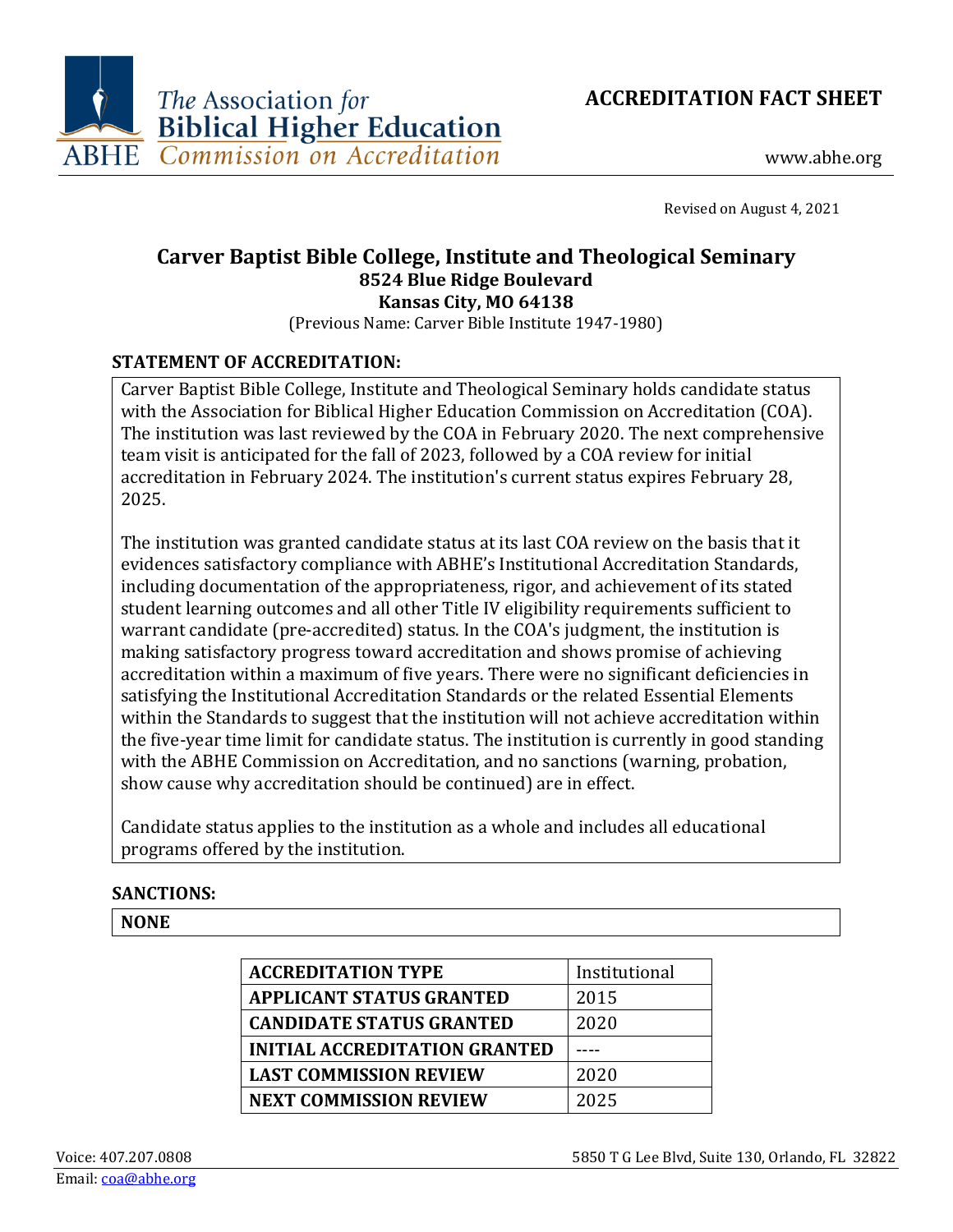*The Association for Biblical Higher Education Commission on Accreditation is a national faith-related accrediting organization and is recognized by the United States Department of Education (USDE) and the Council for Higher Education Accreditation (CHEA). The ABHE Commission on Accreditation is an institutional and programmatic accreditor. Institutions that are institutionally accredited have been examined as a whole. Institutions that are programmatically accredited have specific programs that have been reviewed in light of ABHE standards. This statement of accreditation information is the Commission's official statement of an institution's accredited status.*

#### **ACCREDITATION DECISIONS:**

| <b>DATE</b>                                        | <b>ACTION</b>            |
|----------------------------------------------------|--------------------------|
| $F_0$<br>2020<br>$\therefore$ ebruary $\therefore$ | Granted candidate status |

*Including the following: applicant status, candidate status, initial accreditation, reaffirmation of accreditation, sanction, substantive change approval - last 5 years. Please see the "Policy on Communication of Accreditation Decisions" in the COA Manual.*

# **APPROVED DELIVERY METHODS:**

| TYPE:                             | <b>APPROVAL:</b>                                       |
|-----------------------------------|--------------------------------------------------------|
| Distance Education (online)       | The institution is authorized to offer up to 49% of an |
|                                   | academic program via distance education (online).      |
| <b>Correspondence Education</b>   | The institution is authorized to offer up to 49% of an |
|                                   | academic program via correspondence education.         |
| <b>Competency-Based Education</b> | The institution is authorized to offer up to 49% of an |
|                                   | academic program via competency-based education by     |
|                                   | the course/credit approach or direct assessment.       |

*Please see the "Policy on Alternative Academic Patterns" in the COA Manual.*

#### **APPROVED OFF-CAMPUS LOCATIONS:**

| mx/m                          | <b>DDDDCC</b><br>טטעני<br>11.DD                                    |
|-------------------------------|--------------------------------------------------------------------|
| $\sim$ $\sim$<br><b>NOILE</b> |                                                                    |
| $\blacksquare$                | 1.1.1.1<br>$\mathbf{v}$<br>. .<br>.<br>.<br>. .<br>. .<br>. .<br>. |

*A branch campus is an additional location of an institution that is geographically apart and independent of the main campus of the institution and (1) is permanent in nature;(2) offers courses in educational programs leading to a degree, certificate, or other recognized educational credential;(3) has its own faculty and administrative or supervisory organization; and (4) has its own budgetary and hiring authority. An additional location is a facility that is geographically apart from the main campus of the institution and at which the institution offers at least 50% of a program through classroom courses, hybrid courses, or a combination of both. An additional location may qualify as a branch campus and be subject to requirements pertaining to branch campuses. An extension site is an off-campus location where less than 50% of a degree program may be earned by classroom courses, hybrid courses, or a combination of both.*

# **APPROVED EDUCATIONAL PROGRAMS:**

|                                                                                                                 | DEGREE/DIPLOMA/CERTIFICATE   PROGRAM (MAJOR/CONCENTRATION) |
|-----------------------------------------------------------------------------------------------------------------|------------------------------------------------------------|
| Associate of Arts                                                                                               | <b>Biblical Studies</b>                                    |
| <b>Bachelor of Arts</b>                                                                                         |                                                            |
| Bachelor of Science                                                                                             |                                                            |
| Master of Christian Ministry                                                                                    |                                                            |
| the contract of the contract of the contract of the contract of the contract of the contract of the contract of | . .<br>$   -$<br>$\sim$ $\sim$ $\sim$ $\sim$ $\sim$        |

*A program is a primary focused area of study in an academic degree or certificate usually comprised of 24 or more credit hours in a single discipline or subject area (typically called a major in undergraduate programs or a concentration in graduate programs). Programs must be approved by the COA in accordance with the Policy on Substantive Change. Institutions are authorized to offer certificates or subprograms of less than 24 credit hours without special permission from the Commission on Accreditation. Such programs are not recorded on the Accreditation Fact Sheet.*